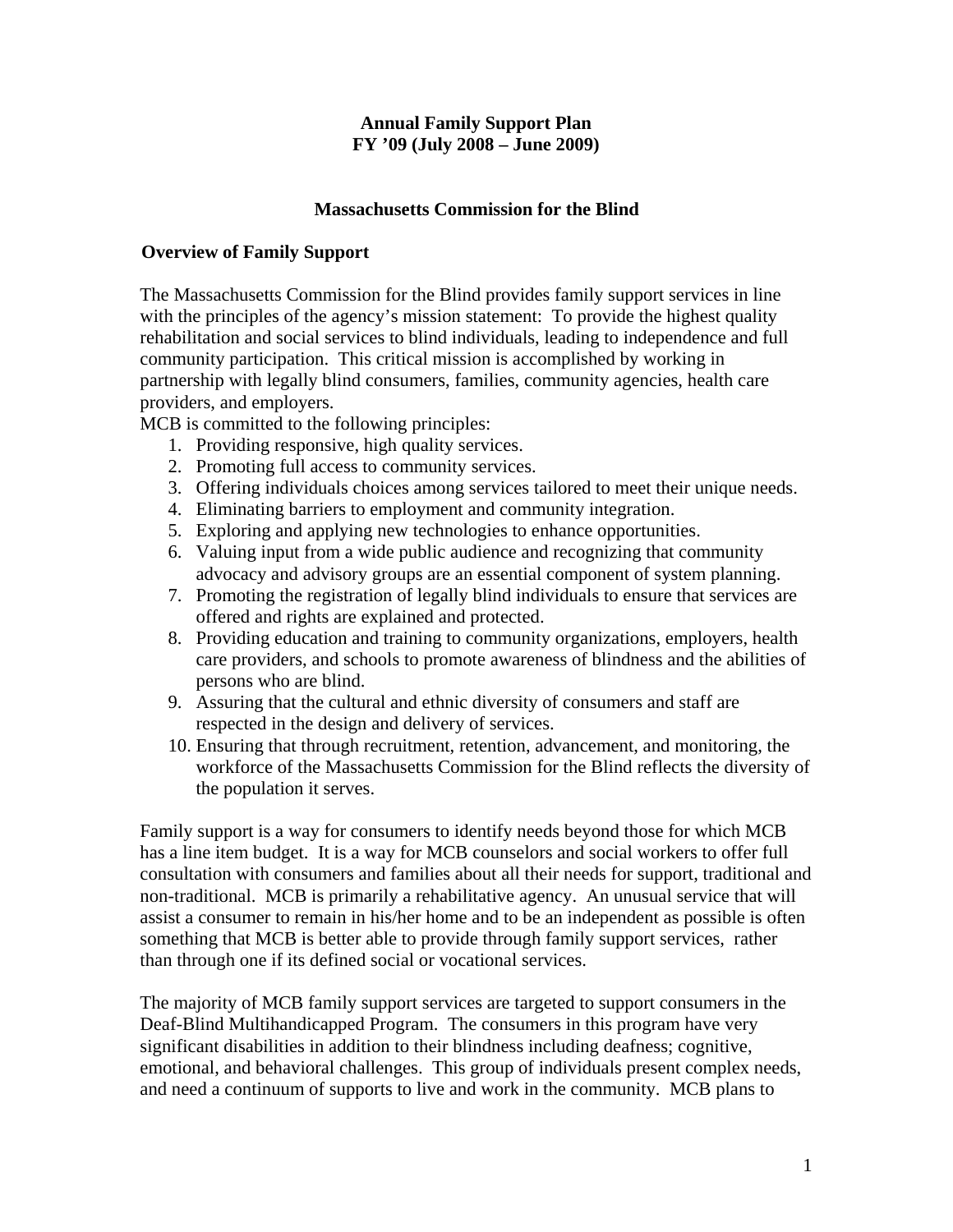target this group for participation in the PCP Self-Direction pilot program. There are 600 people receiving services managed by this unit including 24 hour residential services, day programs, respite, homecare, low vision services, and adaptive technology. Services are highly individualized. It is our intent to advance the practice of self-direction and Person Centered Planning throughout our programs by developing an infrastructure to support self-direction as an option for everyone currently receiving residential services and for those turning 22, to develop and implement a person centered planning process for this group, and to develop options for individual budgets.

Examples of support services currently provided include: funding for housing adaptations, private-duty nursing, rent, utilities, transportation, and PCA services for a family taking a vacation. Such services are provided when there is no other traditional resource such as MassHealth available to the family.

MCB also has a more limited program of family support services under its Independent Living Social Services Program. Support services provided under this program have included: providing funds for hippotherapy for a child; furniture and household goods for a consumer leaving a shelter moving into an apartment; providing funding for swimming lessons to enhance community integration; providing funds for past due utility bills; providing funds for winter clothes.

MCB's primary network is comprised of counselors, social workers and consumers, working together toward goals that are agreed upon and planned after full consultation with consumers and families. Self-direction and consumer choice are the guiding principles in all service planning

MCB seeks input and advice from its various advisory boards; MCB listens to and responds to it consumers.

### **I. Family Empowerment**

MCB has for many years sought and received input from legally blind consumers. The blind community has been a very powerful and effective advocate for blind persons of all ages. MCB seeks input and advice from its various advisory boards as well as individual consumers and families. MCB's program of flexible family supports is incorporated into its Comprehensive Annual Independent Living Services Plan. Public hearings on this plan are held across the state in September of each year. MCB publicizes these hearing on its website, through its weekly taped telephone consumer information line, and through the radio reading network. Hearing notices are mailed to agencies and consumers who have expressed interest. These forums provide the opportunity for families to provide substantial input into our policies.

MCB has a number of active advisory boards that meet regularly. These include six Regional Advisory Councils, and a statewide Rehabilitation Council that has a major role in the agency's policy development. The majority of the members of these councils are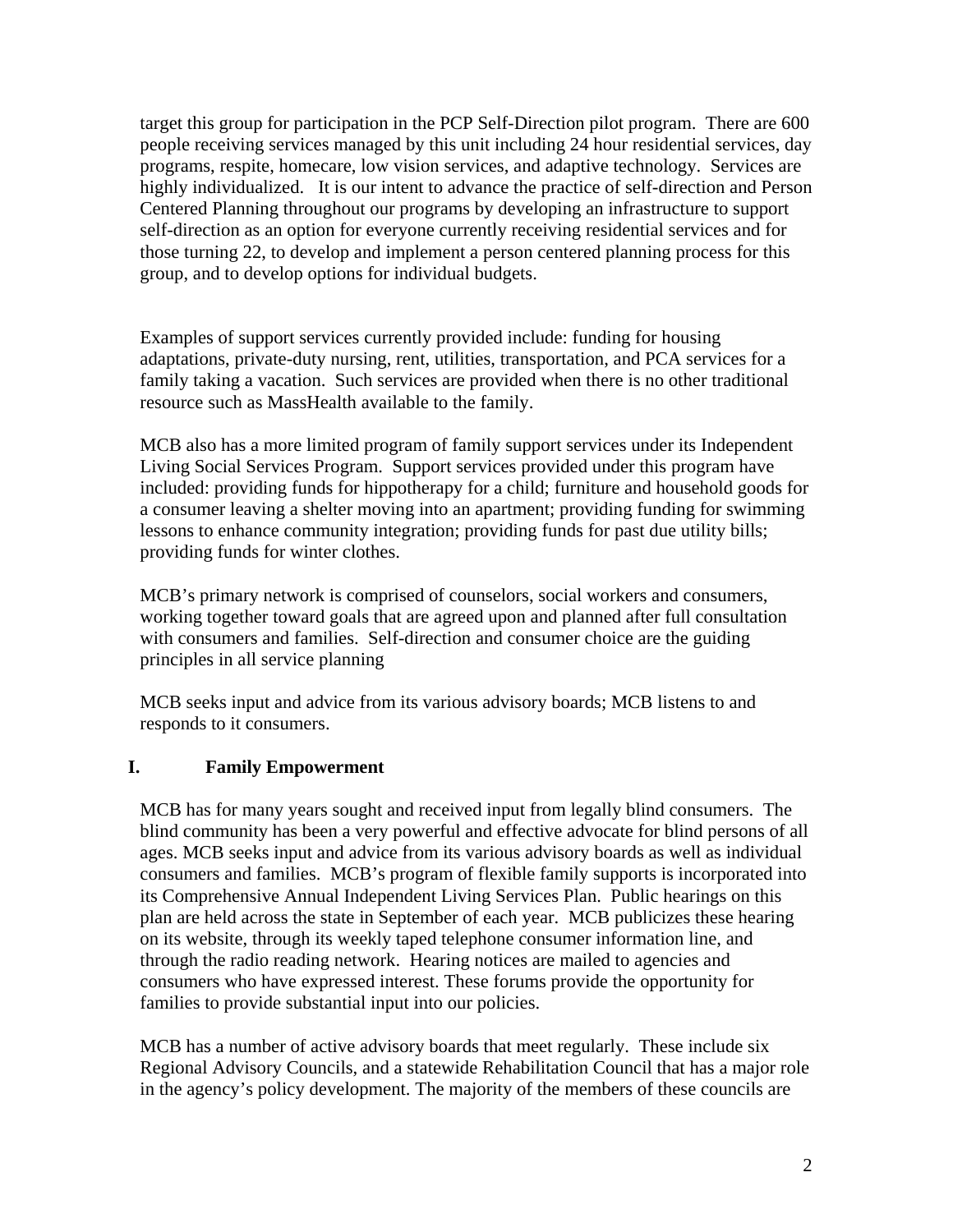legally blind consumers. Some parents of legally blind children and family members of legally blind persons also attend and participate on these advisory boards. There are also positions on the council designated for key stakeholders including the Massachusetts Department of Education, the Federation for Children with Special needs, and the National Federation of the Blind. In addition, the agency is planning to develop a Youth Advisory Council during the coming year to increase the input from and consultation with these consumers and their families.

MCB will continue through its counselors and social workers to encourage more participation of parents of legally blind children and family members of legally blind persons on these various advisory boards.

All MCB social, vocational and independent living services are planned and provided in partnership with the consumer; consumer choice is an overriding principle and policy that all MCB direct service staff honor.

## **II. Family Leadership Development**

Families and consumers are normally informed of conferences and trainings by the MCB counselor. In March 2008, MCB staff participated in a conference on Transition from School to Work to Adulthood at the Perkins School for the Blind. MCB Commissioner, Janet LaBreck, was the keynote speaker. Parents, children, teachers, and MCB counselors were among those attending.

A number of family members are involved in the activities of the Association of Massachusetts Educators of Students with Visual Impairments and the Massachusetts Association for Parents of the Visually Impaired.

Many other consumers have participated on agency advisory boards and have developed exceptional leadership skills.

### **III. Family Support Resources and Funding**

MCB tries to serve as many consumers as possible, based on availability of funds. For example, a family that needs a ramp for safe entrance and exit from a home or a van does not need that funding every year. A family that needs a security deposit for an apartment does not need that funding every year.

As mentioned above, most of the family support services that MCB provides are targeted to support consumers in its Deaf-Blind Multihandicapped Program. During FY 2008, MCB allocated \$100,000 for family support services in this program. Approximately, 100 consumers and families were served. The typical expenditure per family was between \$500 and \$1000. However, if needed after consultation with the family, much larger expenditures were made. For FY 2009, the agency has \$240,000 available for family support services for these consumers and families. MCB is projecting that approximately 150 consumers/families will be served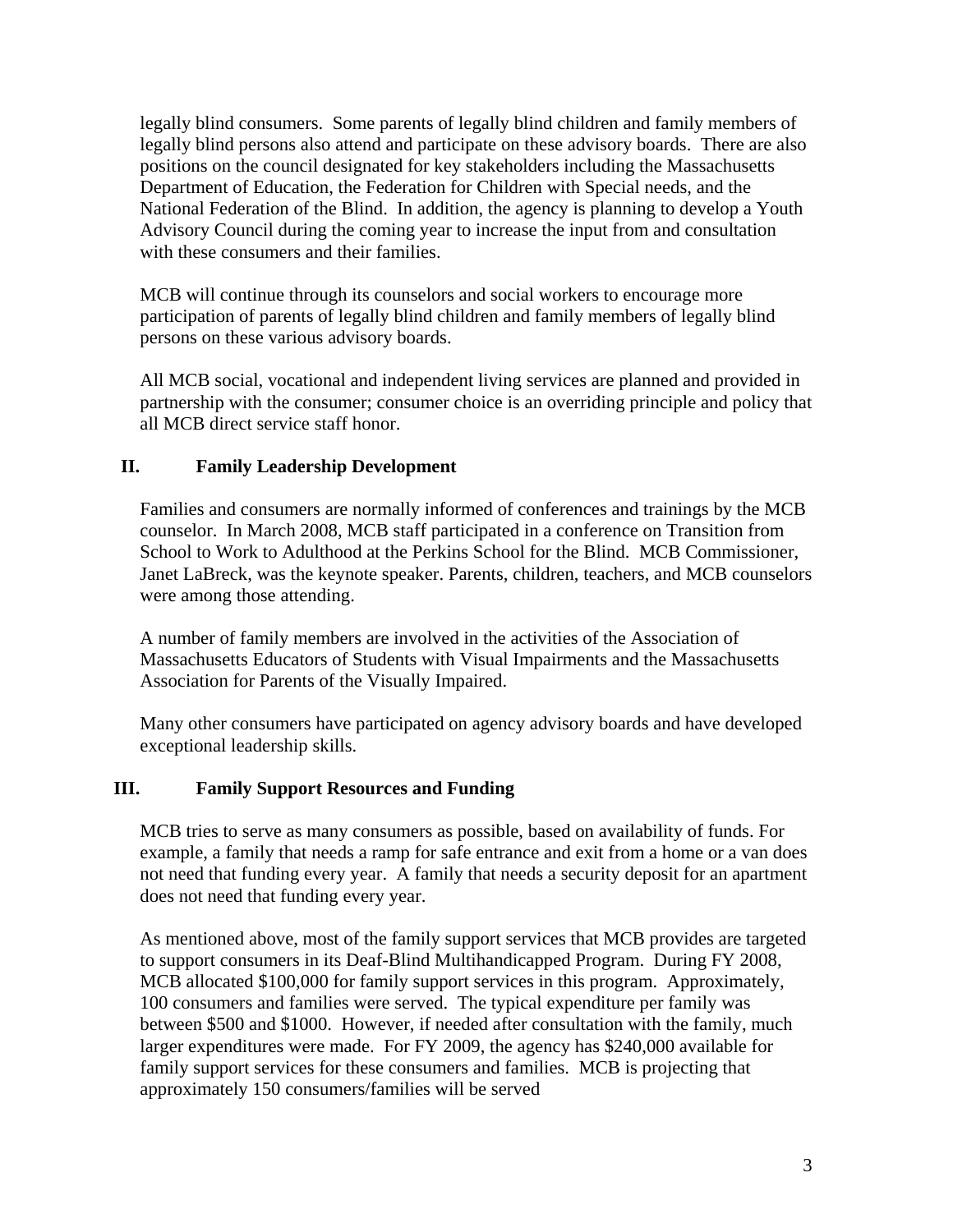In addition, during FY 2008, MCB has been able to provide flexible family supports to approximately 160 consumers/families under its social services and independent living programs with approximately \$125,000 combined state and federal funds. Thus, the average expenditure per consumer/family in this program is less than \$800. The agency expects to have the same funding available in FY 2009 and to serve the same number of consumers/families.

Each individual service plan indicates the customized services that will assist the consumer/family to achieve the identified goal.

## **IV. Accessing Services and Supports**

During the development of the individual service plan, the consumer/family identifies what will be needed to assist in reaching the identified goal. During regularly scheduled home visits, progress or what might be interfering with progress is discussed and possible options and resolutions explored. Full consultation and explanation of family support services takes place.

MCB will continue to utilize counselors as the frontline to disseminate information. MCB Advisory Boards will continue their role of advising MCB about consumer/family needs.

It should be mentioned that all legally blind persons have very good access to MCB services due to the mandatory reporting of legal blindness required by Massachusetts law. All newly reported legally blind persons are registered with MCB and contacted by a social worker or counselor to offer services.

Periodically, MCB conducts a census of the approximately 39,000 registrants and, at the same time, renews its offer of information and services. A census is planned for the fall of 2008.

# **V. Culturally Competent Outreach & Support**

MCB is charged with providing services to all persons residing in the Commonwealth who are registered as being legally blind. MCB contracts with the Language Line so that counselors can make telephone contact with consumers/families for whom English is not the primary language. For home visits, MCB contracts with Catholic Charities for language interpreters. It also contracts for ASL Interpreters.

The agency's Staff Development Unit has for a number of years worked to assist staff to better address the needs of traditionally under-served minority groups. As in previous years, a training program on cultural diversity and rehabilitation issues was offered to vocational rehabilitation staff during FY 2008 and is planned for FY 2009. Cultural competence, especially regarding attitudes about legal blindness, is crucial for the